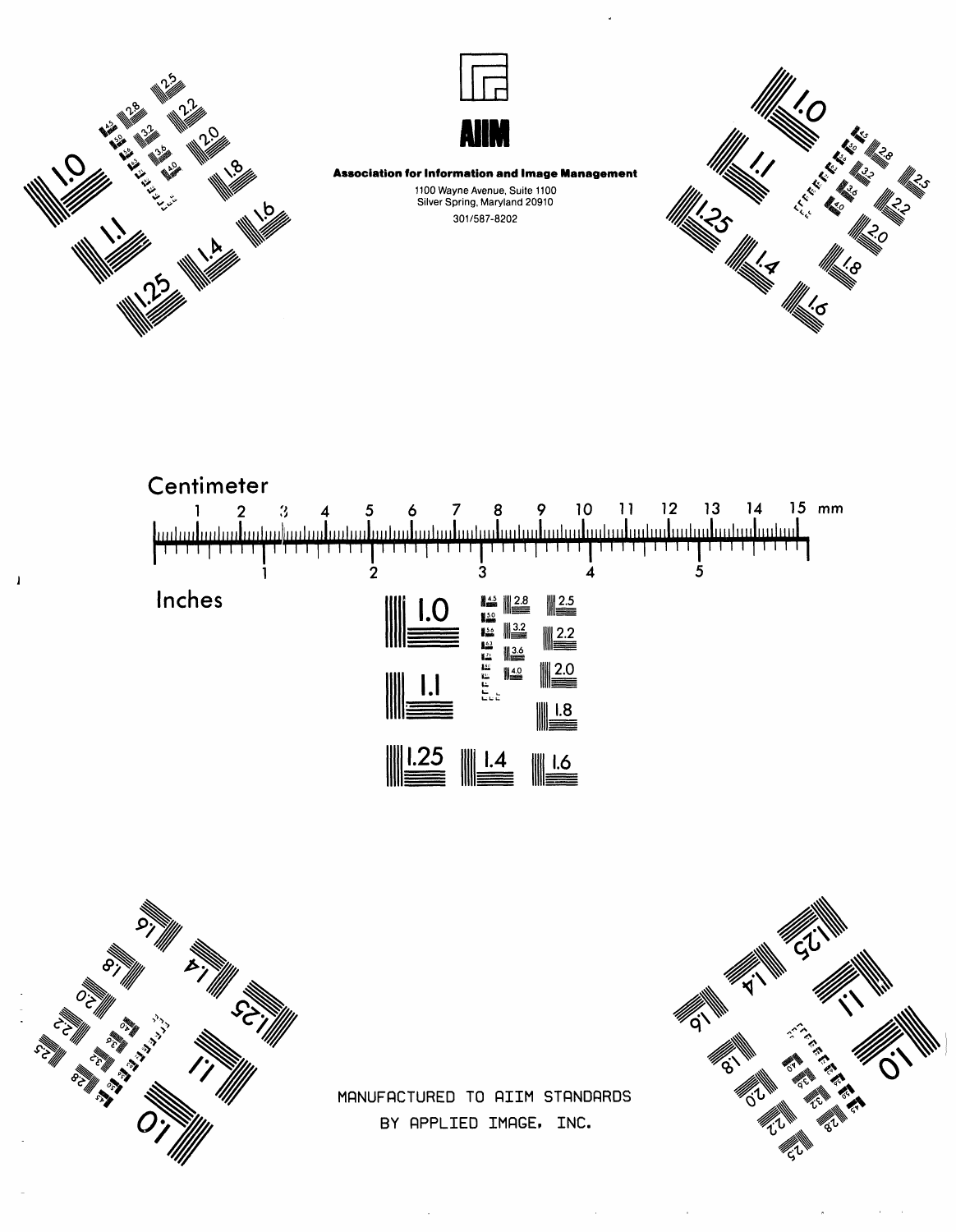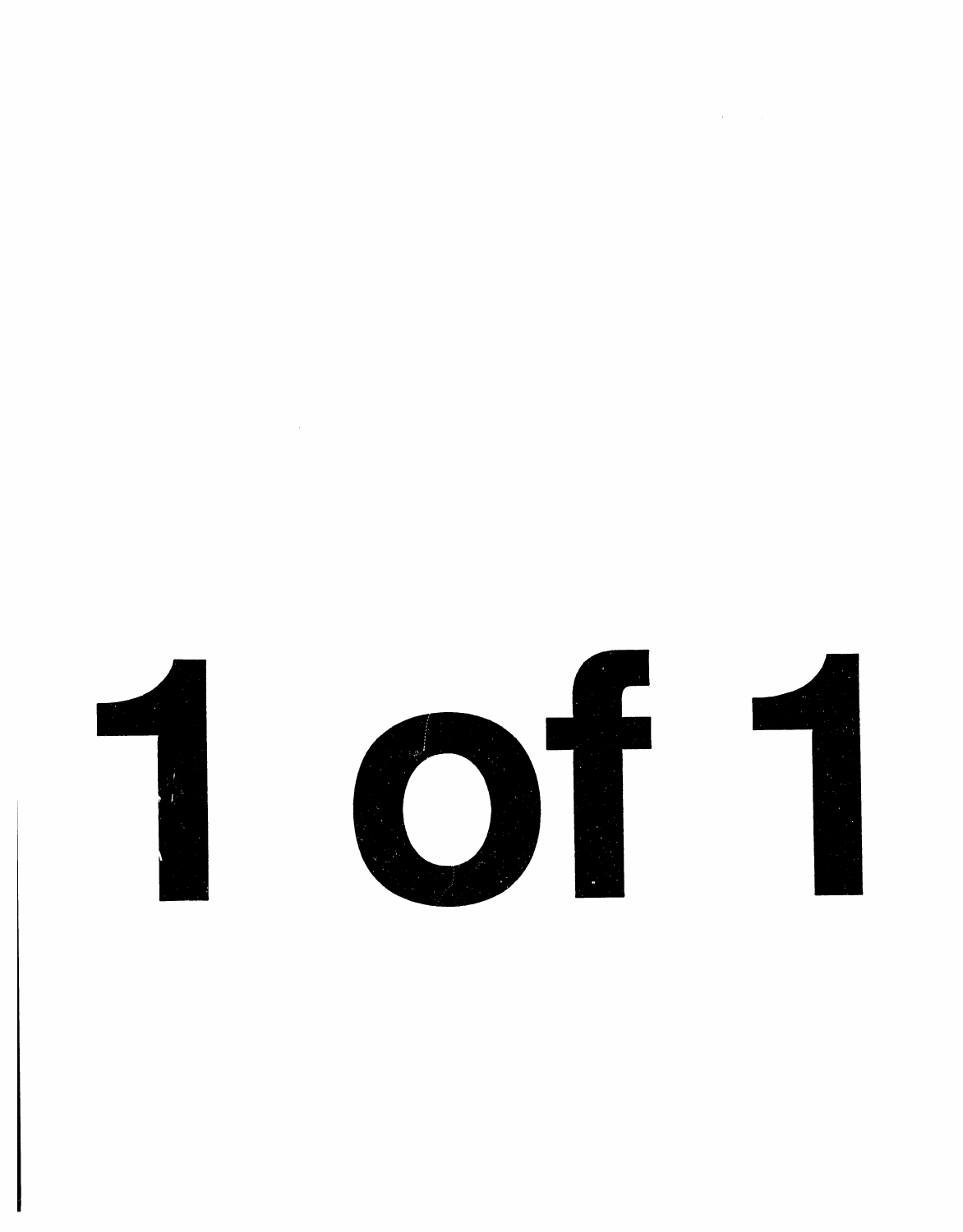The submitted manuscript has been authored by a contractor of the U.S. Government under contract No. W-31-109-ENG-38.<br>Accordingly, the U. S. Government retains a<br>nonexclusive, royalty-free fromse to publish or reproduce the published form of this contribution, or allow others to do so, for U.S. Government ourposes.

 $AML/PHY/CP - 83533$ <br>Conf-9404197--1

# DEUTERON PHOTO-DISINTEGRATION AT LARGE ENERGIES

DAVID H. POTTERVELD Argonne National laboratory, 9700 S. Cass Ave. Argonne, Il. 60439, USA

## **ABSTRACT**

Current proposals at CEBAF include the measurement of cross sections and polarization observables of exclusive photo-reactions such as deuteron photodisintegration and pion photo-production from nucleons. At issue is the applicability of traditional meson-exchange models versus quark models of these reactions at photon energies of several GeV. Beam energies above 4 GeV at CEBAF could make possible the measurement of these reactions over a kinematic range sufficiently broad to distinguish between the models. Estimates of counting rates for a Hall-C experiment to measure the  $\gamma d \to pn$  cross section are presented.

# 1. Introduction

One of the current issues in nuclear physics is whether quark degrees of freedom become apparent in high energy nuclear reactions. Evidence for such degrees of freedom would be the onset of asymptotic scaling<sup>1,2</sup> in the cross section, and the conservation of hadron helicity<sup>3</sup>. To date, studies have focused on photo-reactions in the few-body systems, where stringent tests of our understanding of short-range nuclear dynamics should be possible<sup>4</sup>. Currently, no polarization data for high energy photo-reactions exist-experiments at high energy have been confined to cross section measurements.

Asymptotic scaling predicts that the differential cross section  $d\sigma/dt$  should obey the constituent counting rule<sup>5</sup>, in which  $d\sigma/dt$  scales with energy as  $1/s^{n-2}$ , in which s is the square of the center-of-mass energy and n is the total number of point-like constituents involved in both the initial and final states of the reaction. Such scaling has been observed in reactions such as high-energy nucleon-nucleon scattering<sup>6</sup>, pion photo-production from protons, and the electromagnetic form factors of the pion, proton and nucleon, but little data exist for photo-reactions involving nuclei. Recently, cross sections were measured at SLAC for the  $\gamma d \rightarrow pn$  reaction for photon energies from  $1.5-2.8$  GeV and center-of-mass scattering angles from  $37-90^\circ$ . The counting rule predicts that the cross section will have the form:

$$
\frac{d\sigma}{dt} = \frac{h(\theta_{cm})}{s^{11}}\tag{1}
$$

where  $h(\theta_{cm})$  can only be determined through more detailed modeling of the dynamics. The data shown in figure 1 seem to agree with this prediction at  $\theta_{cm} = 90^{\circ}$  and 53°, but disagree at 37°.



DISTURNO TOTALOR TERRITOOOD MENT ME UPLANTITU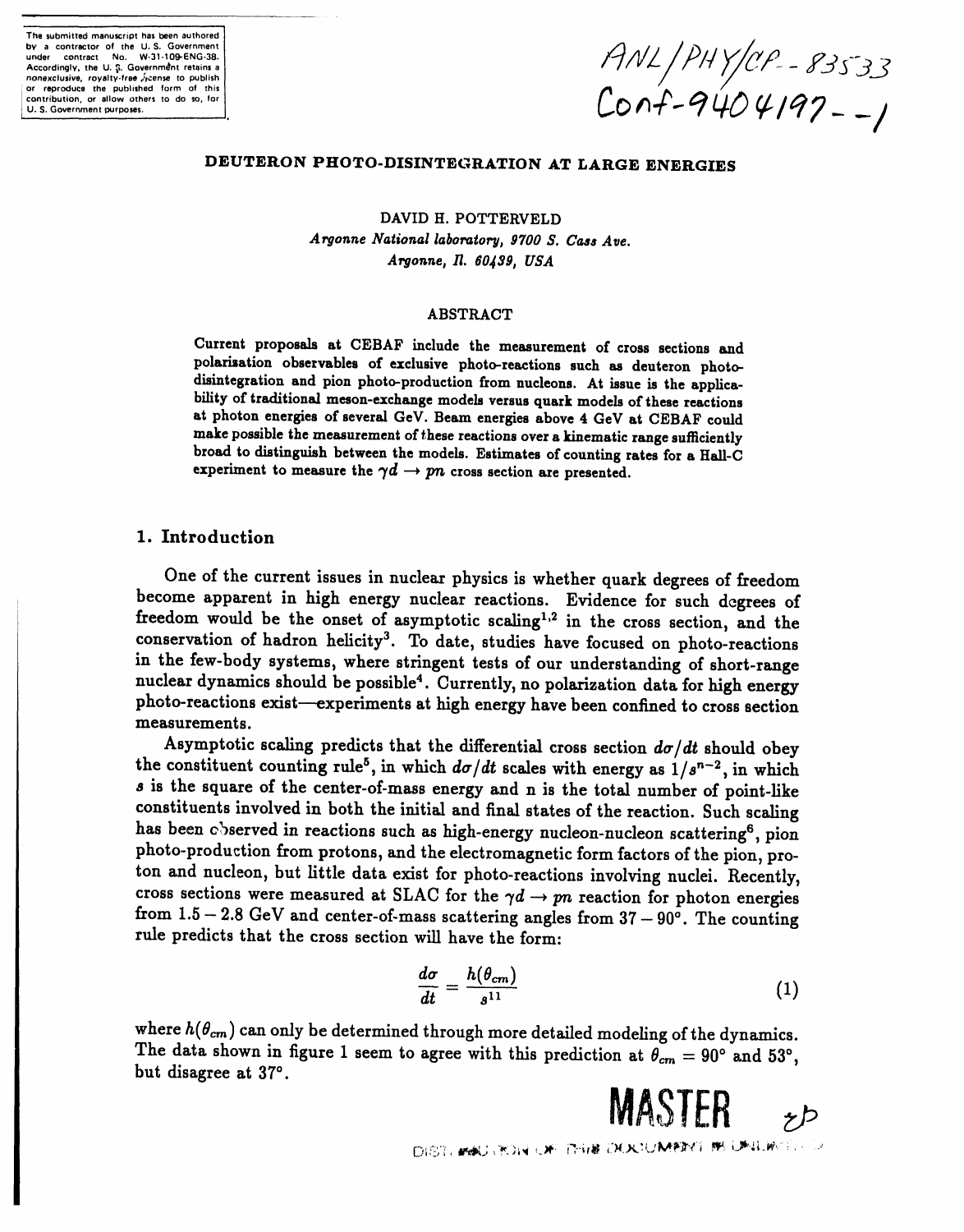

Figure 1:  $s^{11}d\sigma/dt$  vs. s, for: (a)  $\theta_{cm} = 90^{\circ}$ , (b)  $\theta_{cm} = 53^{\circ}$ , (c)  $\theta_{cm} = 37^{\circ}$ . Results from SLAC experiment NE17 are plotted as diamonds, and earlier data are plotted as open circles. The dashed curves represent the reduced nuclear amplitudes analysis, as discussed in the text.

In general, it is expected that asymptotic scaling requires large values for all the Mandelstam variables  $s, t$ , and  $u$ . The 37° data correspond to momentum transfers of less that  $1 \text{ GeV}^2$  to the outgoing neutron, and this may be too low to be in the scaling regime. The data at all angles is consistent with a threshold in the observance of scaling around momentum transfers of 1 GeV<sup>2</sup>. In this case, scaling at  $\theta_{cm} = 37^{\circ}$ would have an onset at photon energies of around 3 GeV.

Besides the constituent counting rule, the reduced ruclear amplitude analysis<sup>7</sup> (RNA) may apply to deuteron photo-disintegration. This analysis, based on perturbative QCD (pQCD), successfully describes elastic  $e-d$  scattering<sup>8</sup> at small s where the counting rule breaks down. The RNA analysis factors out the proton and neutron form factors to describe the reaction in terms of a simpler, 'reduced' reaction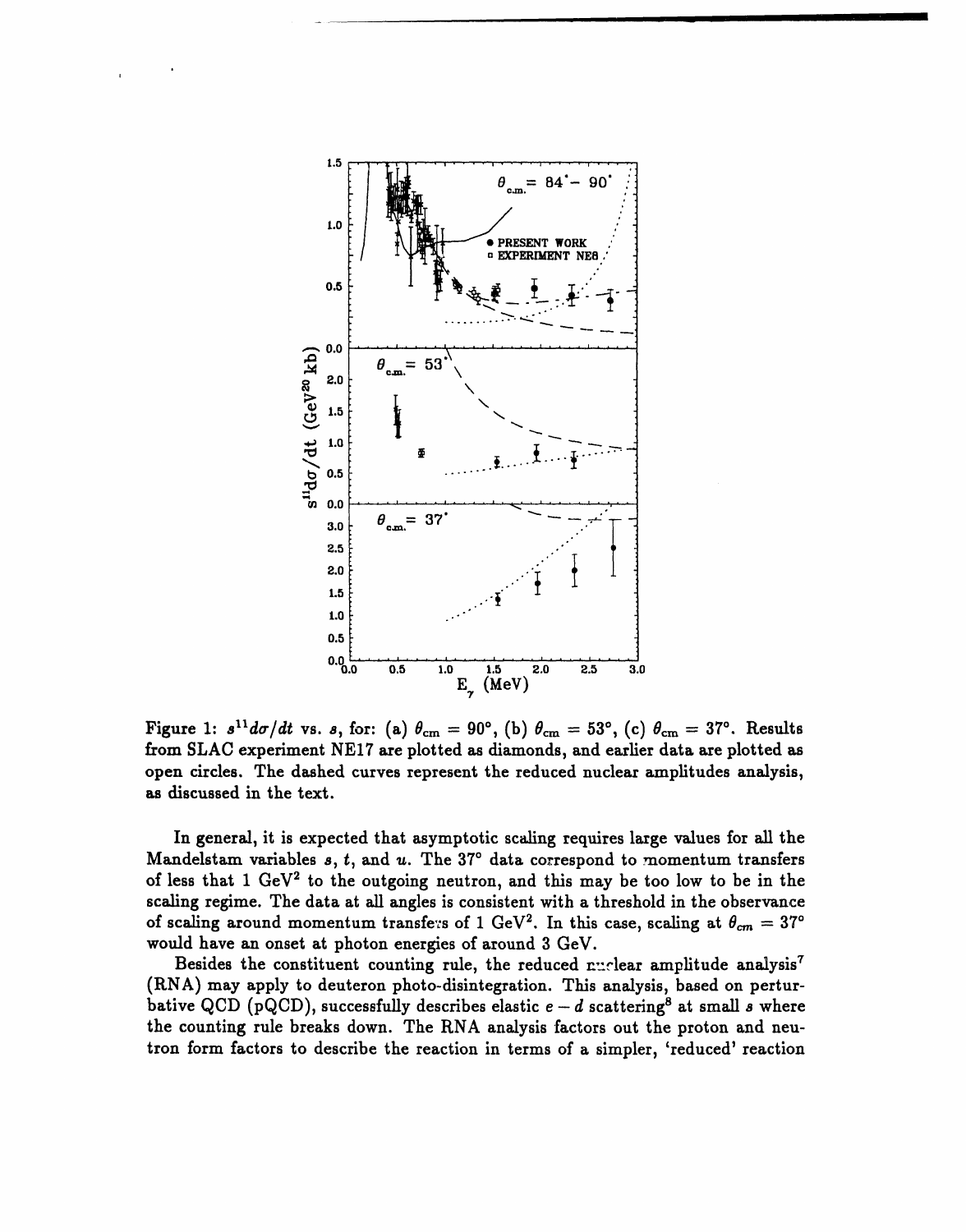involving point-like objects. When applied to deuteron photo-disintegration, one has:

$$
\frac{d\sigma}{d\Omega_{\rm cm}} = \frac{1}{[s(s-m_a^2)]^{1/2}} F_p^2(t_p) F_n^2(t_n) \frac{1}{p_T^2} f^2(\theta_{\rm cm})
$$
(2)

where the  $F_N(t)$  are the nucleon form factors,  $t_i = (p_i - p_d/2)^2$  is the momentum **transfer to the nucleon,**  $p_T$  **is the transverse momentum in the center-of-mass, and**  $f(\theta_{cm})$  is the 'reduced nuclear amplitude.' This formulation is expected to work better th**an** co**ns**titue**n**t cou**n**ti**n**g **a**t **s**m**a**ll s **s**i**n**ce **s**of**t** compo**nents** are remov**e**d by dividi**n**g out th**e n**ucleo**n** form f**a**ctor**s**.

The d**as**hed curve**s** i**n** figure 1 repre**s**e**n**t **t**he RNA predictio**n** for th**e** e**n**ergy dep**en**dence of the cross section. The reduced amplitude  $f(\theta_{cm})$  is difficult to calculate<sup>7</sup>; a value was chosen for  $\theta_{cm} = 90^{\circ}$  that agrees with a data point at  $E_{\gamma} = 800$  MeV. This curv**e** f**a**lls below the d**a**t**a a**t higher **ene**r**g**i**e**s, and do**es n**ot re**a**ch an **as**ymp**t**o**t**ic limit. For purposes of comparison, we have plotted the RNA curve for  $\theta = 53^{\circ}$  and 37°, u**s**i**n**g the same value of *f*. The**s**e curve**s s**how **a** mor**e** r**ap**id decre**ase** i**n t**h**e** cro**ss s**ectio**n** with photo**n en**ergy th**an** is co**ns**i**s**t**en**t with **t**he d**a**ta, **an**d **a**dditio**n**ally li**e a**bov**e** the d**a**t**a** i**n** the energy range studied. This co**n**flicts with the expected forw**ar**d and b**a**ckw**a**rd **p**e**a**ki**n**g expected of the reduced **n**uclear **a**m**p**l**i**tud**e** 7.

The **s**olid curv**e** i**n** figure l**a** represe**n**t**s** the meson-exch**a**nge bas**e**d c**a**lcul**a**tio**n** of L**e**e, *e*t *a/*.9 The calcul**a**tio**n a**gree**s** well with d**a**t**a** b**e**low 500 M**e**V, but dis**a**g**r**ee**s** with the data above  $E_\gamma = 1$  GeV in both energy and angular dependence. (At the forward an**g**les the calcul**a**tio**n** is off sc**a**le.) Y. K**an**g, e*t al*.1° h**a**ve c**a**lcul**a**ted th**e** c**r**oss **s**ectio**n** for  $\theta_{cm} = 90^\circ$  and  $E_\gamma < 1.5$  GeV using a meson-exchange model with a larger number of re**s**o**nan**c**es** to **a**chiev**e** b**e**tt**e**r agreeme**n**t with **t**he d**a**t**a** over this e**n**ergy r**an**ge. The larg**e n**umber of **n**ucleo**n** r**es**on**an**ce**s** m**a**kes **t**h**e** ext**ens**ion of th**ese** models to higher **ene**r**g**ie**s** p**r**oblem**a**tic.

The **a**gr**ee**m**en**t **a**t **9**0**°** with **t**he cou**n**ti**n**g rul**e** is **n**ot co**n**clu**s**ive evide**n**c**e** of the o**ns**et \_f pQCD. The e**n**ergy depe**n**de**n**ce is al**s**o co**ns**i**s**te**n**t with the **as**ymp**t**otic **a**mpli**t**ude **ca**l**c**ul**ations of** N**agorn**y\_ e*ta/***. 1**1, **(sh**o**wn** i**n** figu**re 1** as **a** do**t-**d**ashe**d **curve)**, **w**hi**ch** are b**ase**d **o**nly o**n** m**es**o**n** a**n**d bary*.***m** de**gre**e**s o**f fr**ee**dom. Ko**n**d**ra**tyuk **e***t al*.1\_ h**a**ve **ap**plied **a** quark-**g**luo**n s**tri**ng** model and R**egg**e phe**n**ome**n**olo**g**y to obt**a**i**n s**c**a**li**ng**-like b**e**h**a**vio**r** ov**er a** limit**e**d **r**an**g**e of s, (**s**how**n** if fi**g**u**re** 1 **as a** dotted cu**r**v**e**), altho**ugh** th**e**r**e** i**s s**t**r**o**ng** di**sag**reeme**n**t with th**e** high**es**t e**nerg**y d**a**t**a**.

### 2**. CEBAF E**x**p**e**r**i**m**e**n**t**s**

i

t

**F**u**r**ther i**ns**ight into thi**s** m**a**tt**e**r c**an** b**e a**chi**e**v**e**d **a**t CEBAF through m**eas**u**re**me**n**t**s** of the**s**e cro**ss** sectio**ns a**t higher e**ne**rgi**e**s **an**d with better **s**t**a**ti**s**tic**s** than wer**e** po**ss**ible **a**t SLAC. Th**e e**x**pe**rime**n**t**a**l t**e**ch**n**ique i**s s**ub**s**t**an**ti**a**lly t**he s**am**e**. A br**e**m**ss**tr**a**hlu**ng** photo**n** be**a**m i**s** c**r**e**a**ted by p**a**ssin**g** the CEB**A**F **e**l**e**ctro**n** be**a**m t**h**rough **a r**emov**a**ble copp**er** r**a**di**a**tor imm**e**di**a**t**e**ly up**s**t**re**am of **a** cryog**e**nic d**e**ut**e**rium t**a**r**ge**t**, as s**how**n** i**n** figure 2. Protons from the  $\gamma d \rightarrow pn$  reactions are detected in one of the hall-C spectrom**e**t**e**r**s**. Th**e** photo**n**'**s energ**y a**n**d c**en**t**e**r-of-mas**s** sc**a**tt**e**ri**n**g **an**gl**e** ca**n** be calcul**a**t**e**d from the proton's energy and angle, assuming the proton originated in the  $\gamma d \rightarrow pn$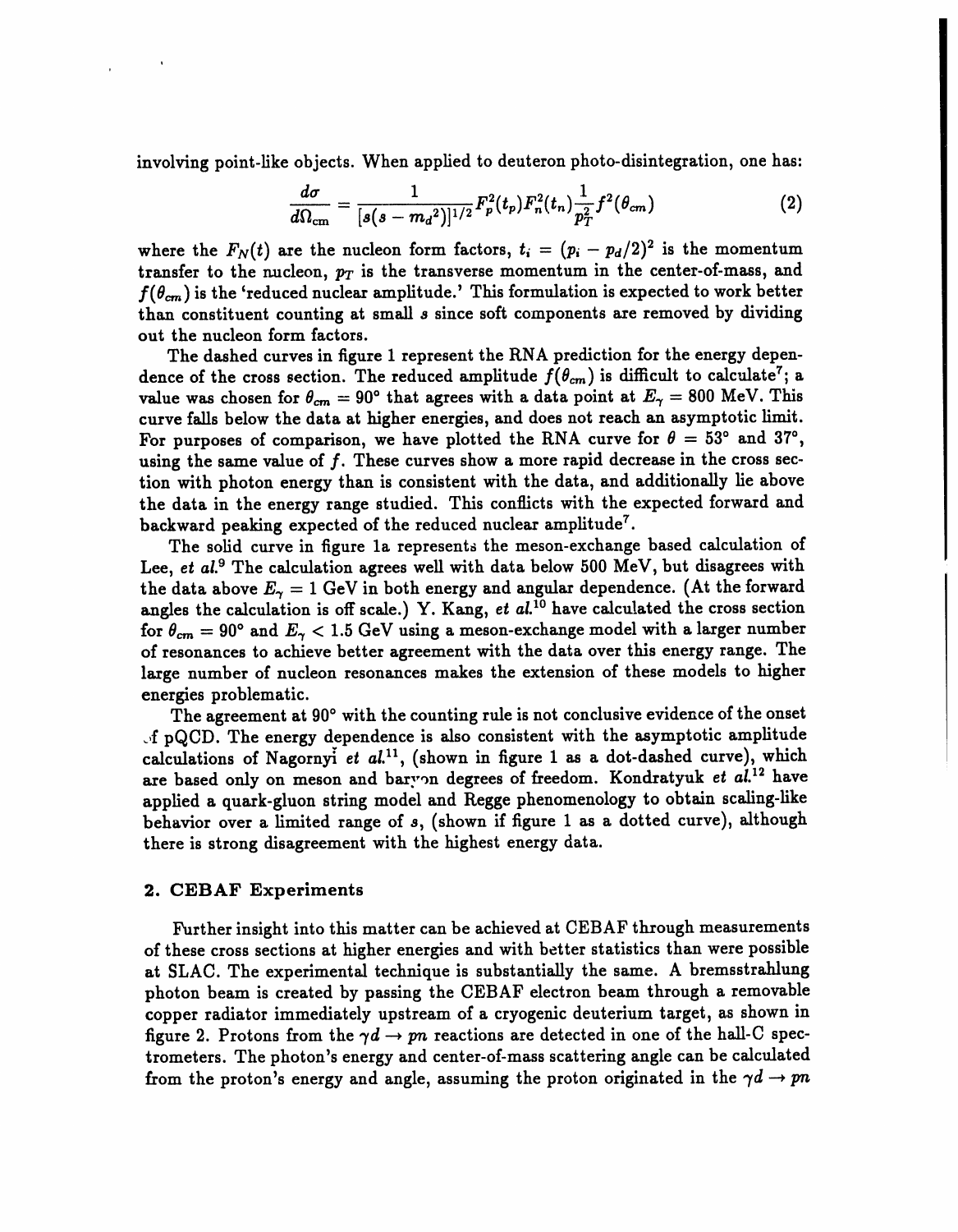

**Figure** 2: **Experimental** method for measuring the  $\gamma d \rightarrow pn$  cross section.

**reaction.** O**nly protons near t**h**e bremsst**r**a**h**lung endpo**i**nt are accepted, to r**e**ma**i**n above the pion-p**r**oduction t**h**reshold. Background f**r**o**m **the** al**um**i**nu**m **ta**r**get wa**l**ls is el**i**m**i**nated** b**y subtracting** m**easure**m**ents w**i**th an identic**al **target cell** fi**lle**d wi**th hydrogen.** E**lect**r**o-**d**isinteg**ra**tion background** fr**om t**h**e electron beam passing through the t**ar**get is el**imi**nated by subtracting measurements w**i**th the** r**a**di**ator removed** fr**o**m **measurements** wi**th it inserted. Absolute cross sections a**r**e obt**ai**ned** fr**o**m **t**h**e scattering rate using t**h**e b**r**e**m**sstra**k**lung y**i**eld c**al**culated by nu**m**erically integrating the t**hi**ck-target equations of Matt**h**ews and** O**wens.**

**Estimates for the runn**i**ng time of an experi**m**ent** i**n ha**U**-C can be extrapolated** from the experience of NE17. In the following, we use a cross section model with  $s^{-11}$ **energy dependence, and c**al**c**ul**ate the time needed for a cross section measurement** wi**th 10***%* **statist**i**c**al **accuracy. The c**al**c**ul**at**i**on assumes a 15 c**m **long ta**r**get, a 6**% **ra**di**ation lengths t**hi**ck Cu rad**i**ator, and a** 6**.5** m**sr sol**i**d** ang**le for the HMS spectrometer. The beam current is** limi**ted to 30**g**A** b**y the allowable ra**di**ation level in hall-C. Two** h**o**ur**s** are **allowed** f**o**r **c**hanging b**eam** e**ner**gie**s, an**d **a 50**% effi**ciency i**s **as**s**ume**d for running the experiment. Table 1 lists the kinematic settings, and time required for measurements for  $\theta_{cm} = 37^\circ$ ,  $53^\circ$ , and  $90^\circ$ , and photon energies from  $2-6$  GeV in 1 GeV steps. The total time is the sum of the beam times plus the time for energy **chan**g**e, all** di**v**i**ded** b**y t**h**e e**ffi**c**i**ency.**

### 8**. Conc**l**us**i**ons**

i

t

i

**The t**i**me est**i**mates show that measu**r**ements to** 6 **Ge**V **at all th**r**ee an**g**les wo**ul**d** be possible with the existing hall-C equipment, but would require a very large time to complete. However, the forward angle measurements take substantially less time because the cross section is larger—for example, the total time for the  $6 \text{ GeV}, 37^{\circ}$  point is only 176 hours. Experiment 89-012 is approved to make cross-section measurements to 4 GeV at these angles. It thus appears feasible to extend these measurements to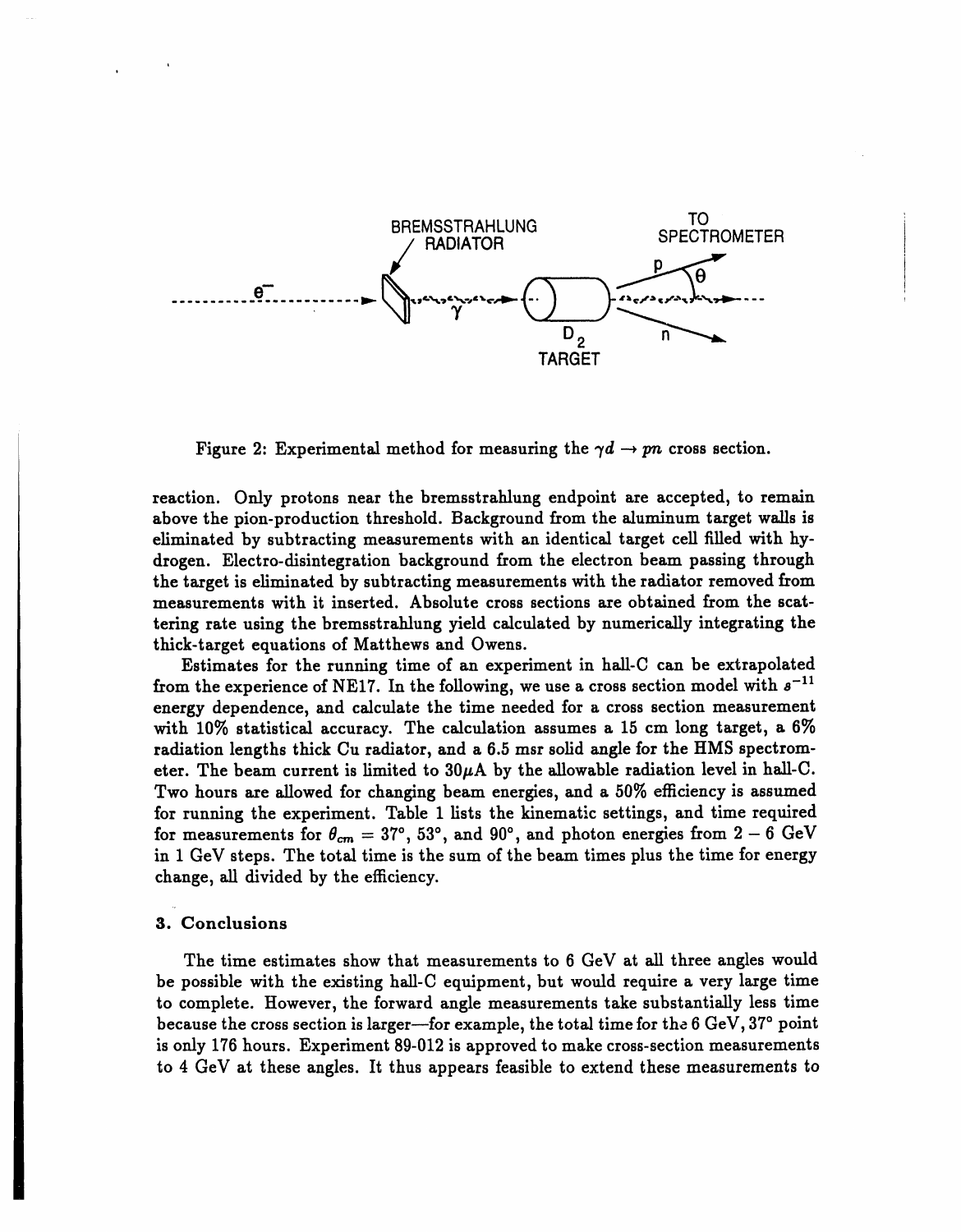| $E_{\rm beam}$ | $\theta_{cm}$ | $\theta_{lab}$ | $P_{spec}$ | Beam time | Total time      |
|----------------|---------------|----------------|------------|-----------|-----------------|
| GeV)           | $(\deg)$      | $(\deg)$       | (GeV)      | $(\min)$  | $(\mathrm{hr})$ |
| 2.0            | 37            | 19.9           | 2.41       | 1.3       |                 |
|                | 53            | 29.2           | 2.24       | 1.5       |                 |
|                | 90            | 53.9           | 1.70       | 5.0       | 4.3             |
| 3.0            | 37            | 17.5           | 3.35       | 26.2      |                 |
|                | 53            | 25.8           | 3.09       | 30.7      |                 |
|                | 90            | 48.2           | 2.26       | 107.4     | 10              |
| 4.0            | 37            | 15.8           | 4.27       | 165.4     |                 |
|                | 53            | 23.4           | 3.92       | 190.7     |                 |
|                | 90            | 44.1           | 2.81       | 710.1     | 40              |
| 5.0            | 37            | 14.5           | 5.19       | 1044      |                 |
|                | 53            | 21.5           | 4.74       | 1219      |                 |
|                | 90            | 40.9           | 3.34       | 4962      | 245             |
| 6.0            | 37            | 13.6           | 6.11       | 5148      |                 |
|                | 53            | 20.1           | 5.57       | 6183      |                 |
|                | 90            | 38.3           | 3.87       | 24045     | 1183            |

Table 1: Running time estimates for  $\gamma d \to pn$  cross section measurement.

5 GeV at all angles, and 6 GeV at  $\theta_{cm} = 37^{\circ}$ , using a higher energy beam at CEBAF. Such measurements should extend well into the scaling regime at all angles, and provide a sensitive test of our understanding of short-range forces and quark degrees of freedom in few-body systems.

### 4. Acknowlegements

This work was supported by the U.S. Department of Energy, Nuclear Physics Division, under Contract No. W-31-109-ENG-38.

## 5. References

- 1. V. A. Matveev, R. M. Muradyan, A. N. Tavkhelidze, Lett. Nuovo Cimento 7  $(1973)$  719.
- 2. S. Brodsky and G. Farrar, *Phys. Rev. Lett.* 31 (1973) 1153.
- 3. S. J. Brodsky and G. P. Lepage, Nucl. Phys. A353 (1981) 247c.
- 4. R. J. Holt, *Phys. Rev.* C41 (1990) 2400.
- 5. R. L. Anderson et al., Phys. Rev. D14 (1976) 679.
- 6. J. Ralston and B. Pire, *Phys. Rev. Lett.* 49 (1982) 1605.
- 7. S. J. Brodsky and J. R. Hiller, Phys. Rev. C28 (1983) 475.
- 8. S. J. Brodsky and B. T. Chertok, Phys. Rev. D14 (1976) 3003.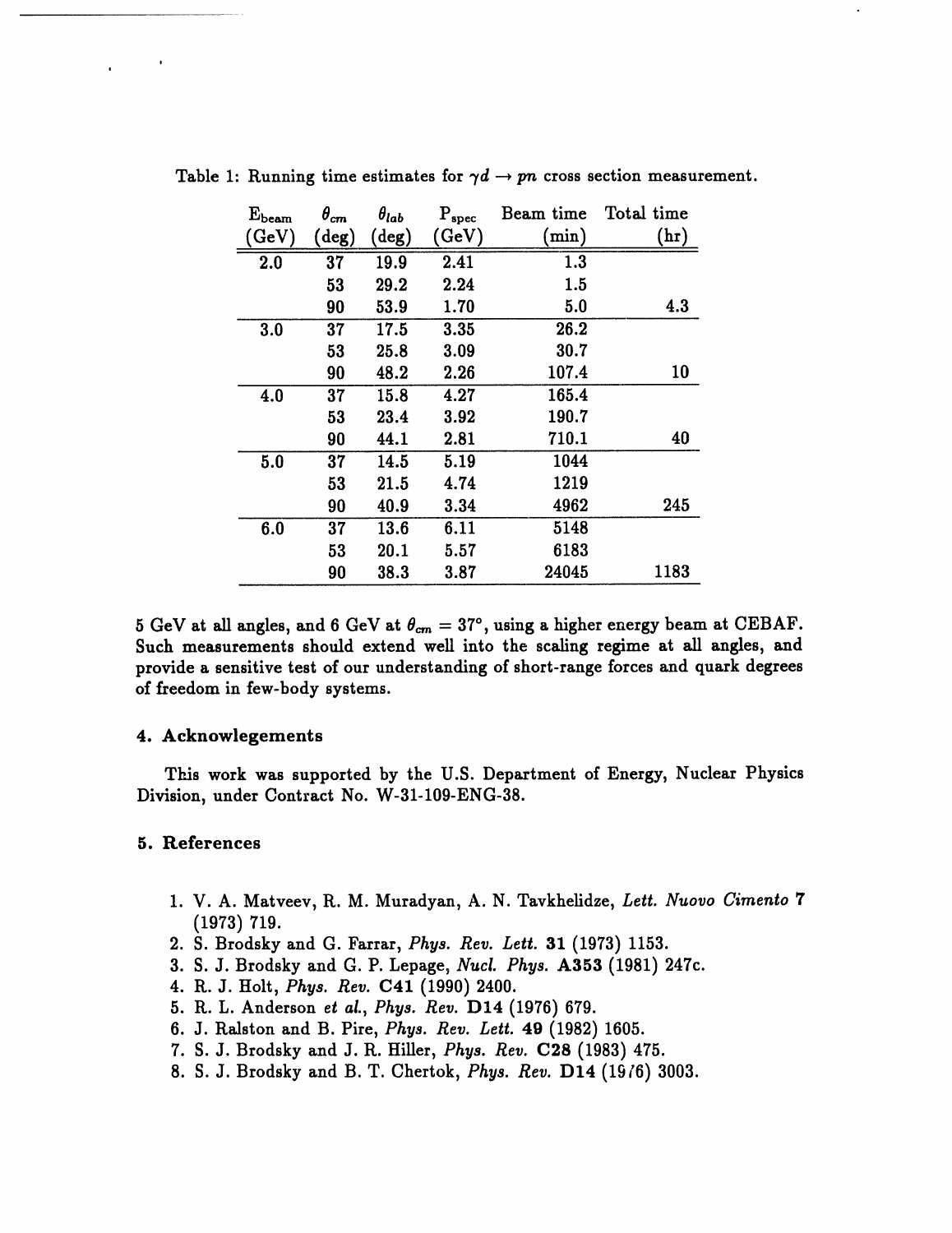- 9. T.-S. H. Lee, Argonne National Laboratory report PHY-5253-TH-88; T.-S. H. Lee, in Proceedings of the International Conference on Medium and High Energy Nuclear Physics, May 23-27, 1988, Taipei, Taiwan (World Scientific, 1988) 563.
- 10. Y. Kang, P. Erbs, W. Pfeil, H. Rollnik, Abstracts of the Particle and Nuclear Intersections Conference, MIT (Cambridge MA, 1990) I-40; W. Pfeil, private communication.
- 11. S. I. Nagornyi, Yu. A. Kasatkin, and I. K. Kirichenko, Sov. J. Nucl. Phys. 55 (1992) 189.
- 12. L. A. Kondratyuk et al., Phys. Rev. C48 (1993) 2491.

 $\sqrt{1+\sqrt{1+\lambda^2}}$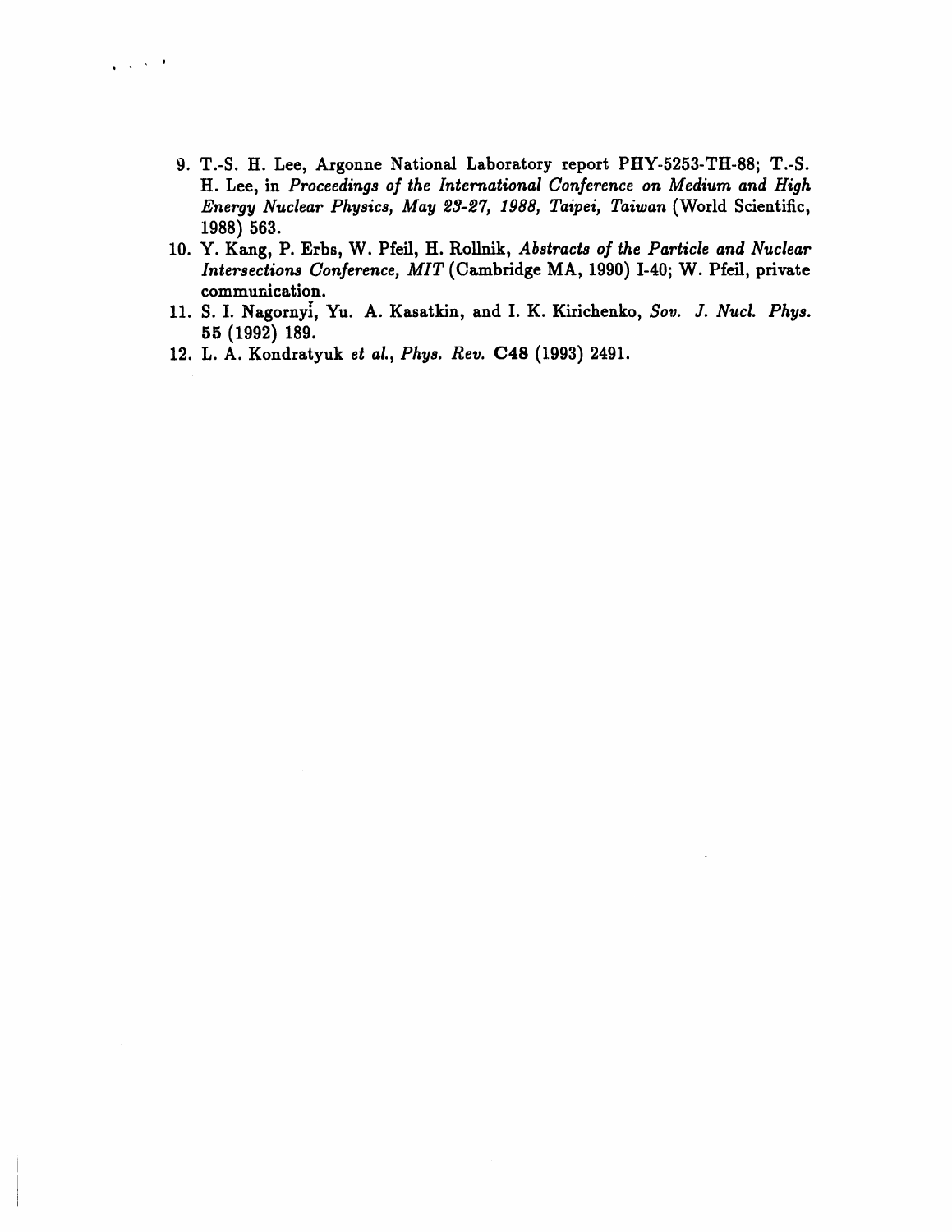# DATE FILMED 1013194